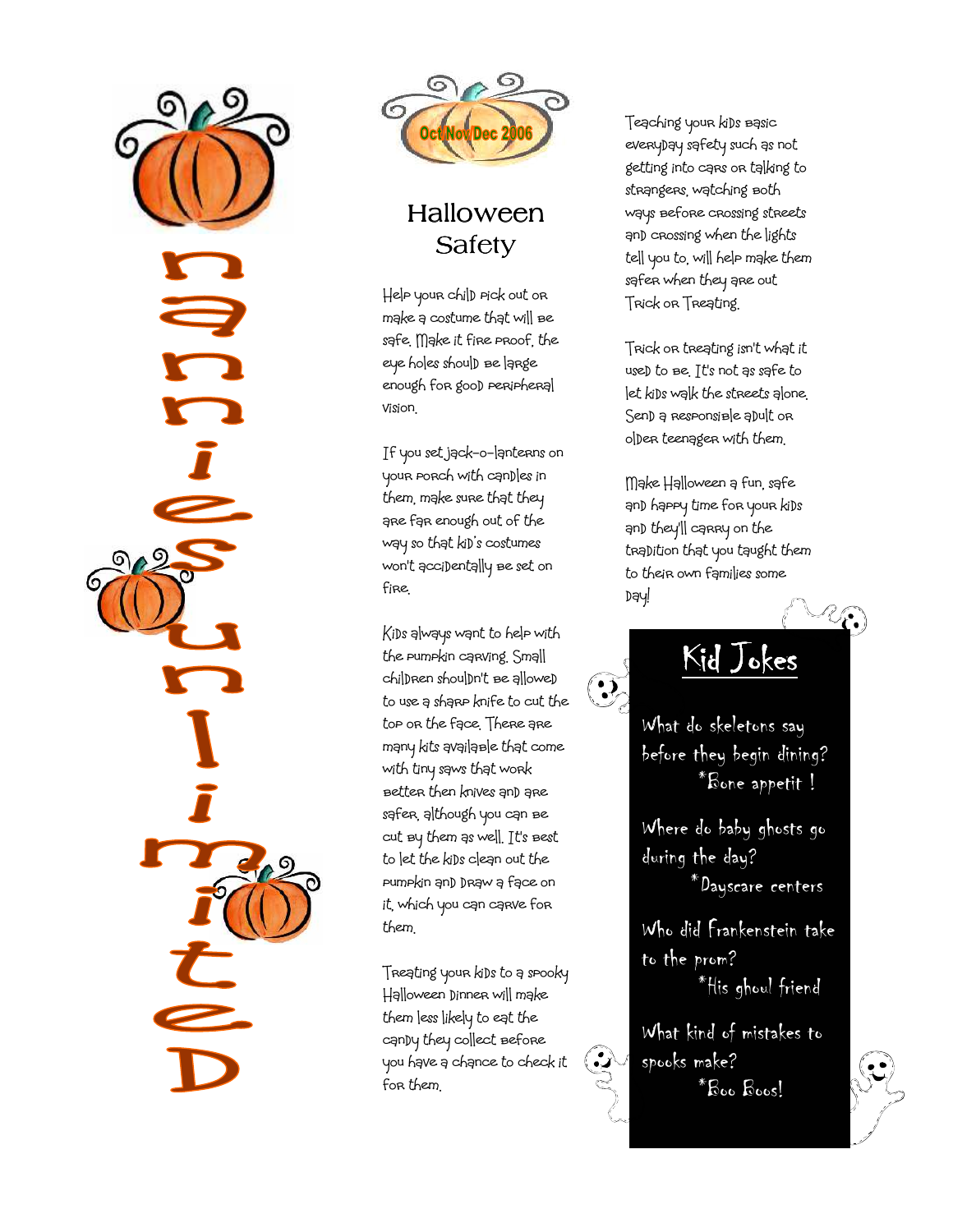

Here are some fun facts to share around the Thanksgiving table!!

Did you know...

- The first meal on the moon by astronauts Neil Armstrong and Buzz Aldrin, in foil packets, was a roast turkey dinner!
- Benjamin Franklin wanted our national bird to be the wild turkey instead of the eagle.
- Scientists have found turkey fossils that are 10 million years old.
- Male turkeys are called Toms. Female turkeys are called Hens. A baby turkey is called a Poult.
- A large group of turkeys is called a flock. A nest of turkey eggs is called a clutch.
- Only Tom turkeys gobble. Female turkeys make a clicking sound.
- Domesticated (farm) turkeys can't fly, but wild turkeys can fly for short distances, up to 55 miles per hour. Wild turkeys can also run, up to 25 miles per hour.
- Full-grown turkeys have about 3,500 feathers!
- Turkey gobbles can be heard from as far as a mile away.
- The Pilgrims most likely ate turkey on the first Thanksgiving.
- In Turkey, instead of "gobble, gobble", people say turkeys say "glu glu."



#### Thanksgiving Holiday

To help you better organize your holiday schedules we would like to remind you that the Center will be closed on Thursday November 23 and Friday November 24, 2006 to celebrate Thanksgiving.

### Children are thankful for …

"Lights for my house" Kennedy (3-yr old)

"Thankful for gifts" Colby (4-yr old)

"Mom and Dad Karrigan (4-yr old)

"Teachers and my friends" Peyton (4-yr old)

"Good food" Cecilia (4-yr old)

"My toys and my Rylie" Christian (4-yr old)

"Candy" Hailey (4-yr old)

"My brother" Alijah (3-yr old)

"My grandparents and my mom and dad". Zach (4-yr old)

"Playing outside" Drake (4-yr old)

"Playdough" Lauren (3-yr old)

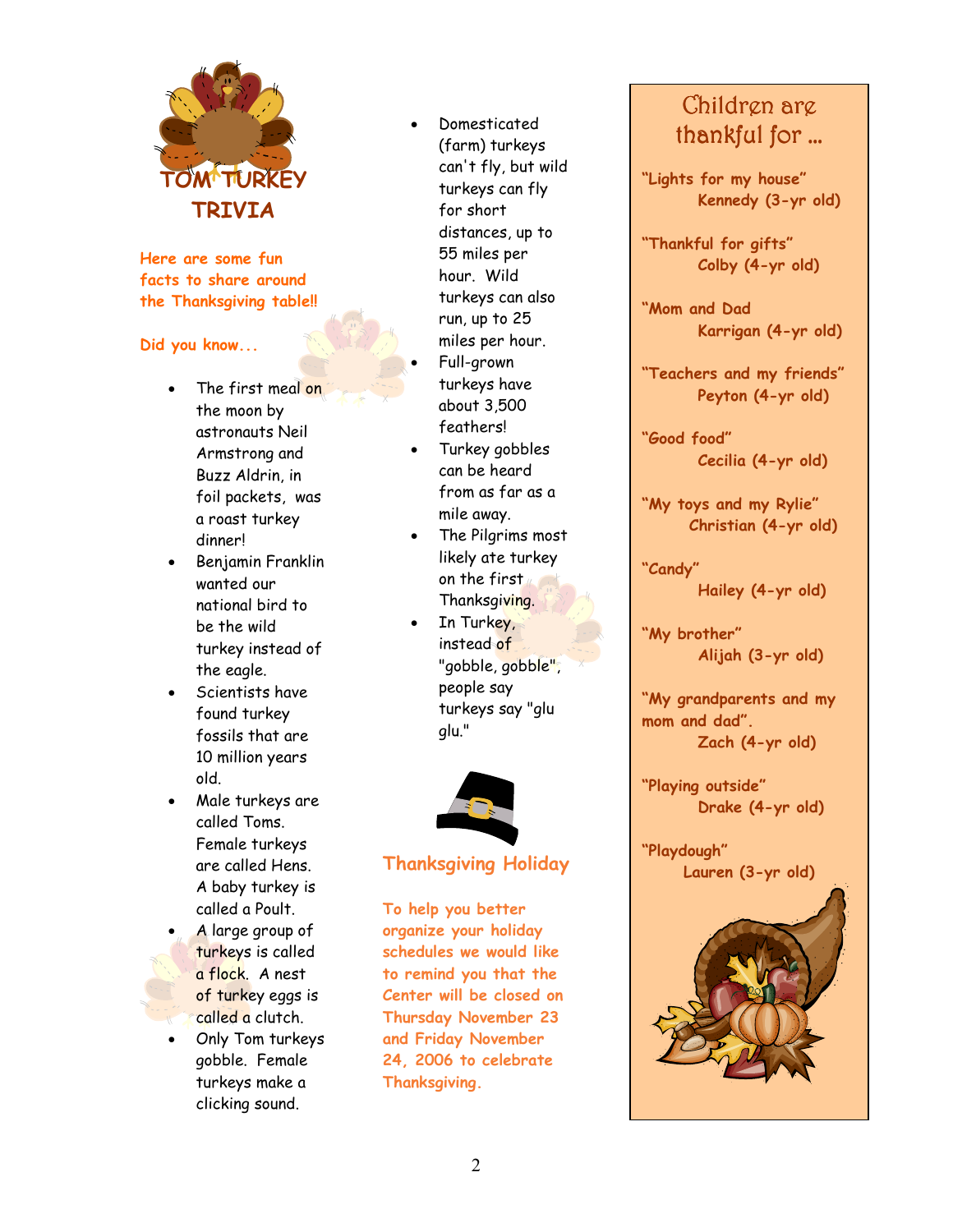

Just a note regarding the center closing due to adverse weather conditions. It is always a good rule of thumb to follow if the Southeast Polk schools are closed you should be calling the center (515)264-8288 to see if we are open. There are times that we can and do keep our doors open even if the school systems close. If you call the center please listen to the recording carefully. If the message does NOT say we are closed then we are open!



Please dress your baby in simple, comfy clothing. Nothing fancy with a lot of snaps or buttons. Their nanny needs to be able to change your child out of their soiled clothing quickly and easily. When babies have several layers of clothing and snaps this makes it very difficult (as baby is already upset and uncomfortable enough!) Some suggested items of clothing are: elastic waist pants and undergarments, one piece sleeper type clothing, Onsies, sweat pants ("baby work out pants!")

Overalls (denim bibs) and tight fitting jeans are hard to work with as are tight fitting clothing/necklines. Baby clothing is so cute but remember simple is better for both the caregiver and the child.

Please label everything with the babies name. All items such as blankets, bottles, diapers, wipes, food, jars, boxes and cans. There are eight babies in the Nursery and as most parents can appreciate having things organized is very helpful to the staff.

Please write down all information that is important for the Nannies to know such as the child being fussy, ill or any unusual eating habits prior to attending the center. Please take note that the Nannies write down important information about your child on the communication sheets regarding supplies needed, so please read your sheet daily so our supplies are replenished and we receive the items that meet the needs of your child.

We are more than happy to administer medication to your child. However, it is a requirement that we receive direction from you prior to giving the medication. The medication release forms are kept in the cubby in the front entry way. Please make sure you complete those forms in detail and give them to the teacher in the nursery.

The medication release forms are only good for the specified time frame given by you.



# CHRISTMAS

Christmas is just around the corner and some of our families have been asking about our procedures we follow for the Christmas season.

The Center requests that families not feel obligated to purchase individual gifts for the staff. Instead we feel the teachers/staff benefit throughout the year when the children replenish the toys and supplies that have been used and/or broken.

So with this in mind, we ask that each child bring one gift wrapped to the Center, age appropriate for the room they are in, we will have one large party. Each child will open one gift and place the item on their shelves to enjoy throughout the year.

Ideas for toys, you ask? Any type of toy(s) you think your child would like to play with is just perfect for the Center. We do ask that you refrain from purchasing toys that create an aggressive or hostile environment, such as guns or swords etc… If you have any questions

please let us know!

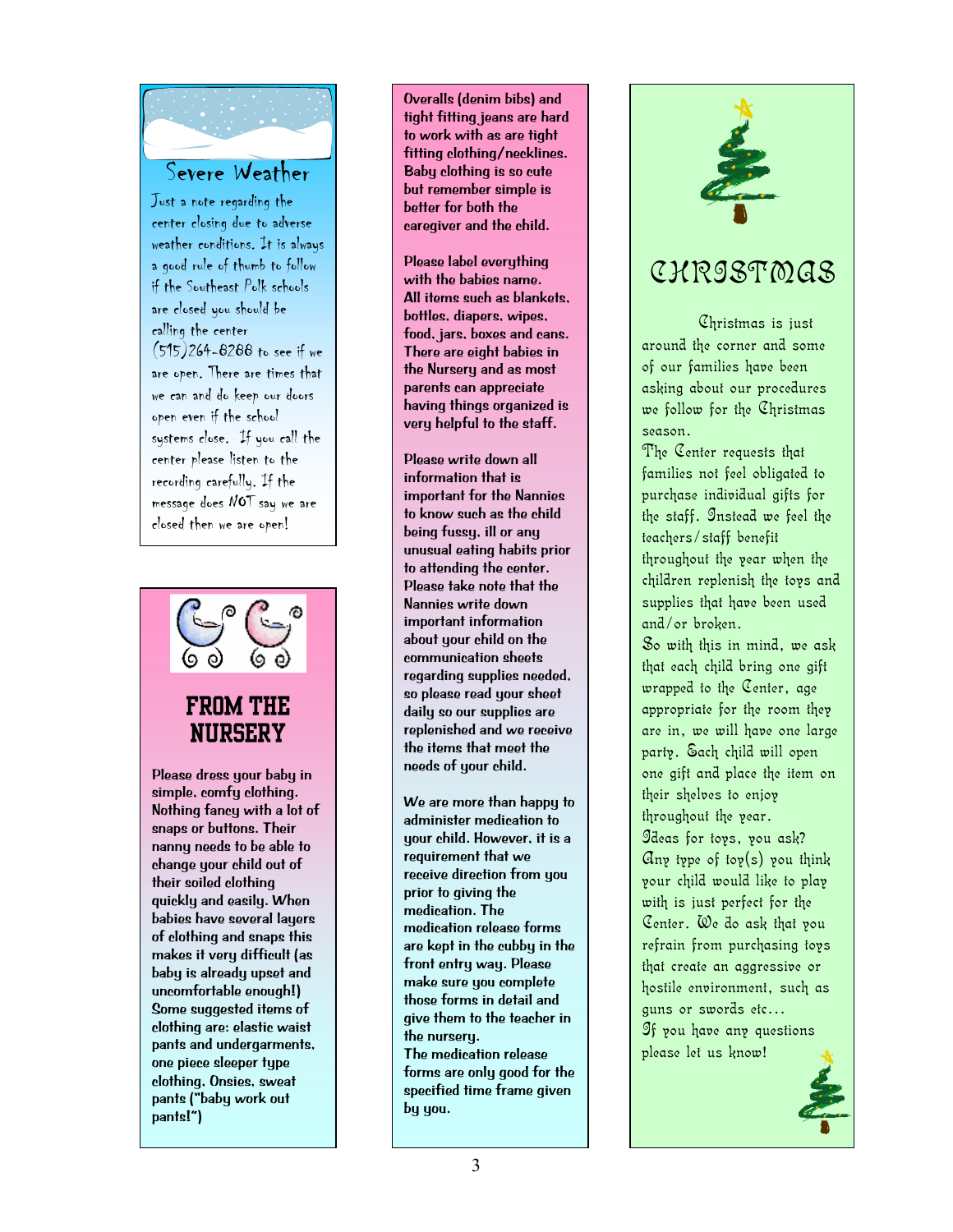

### Policy and Procedure  $Updates^{\sim}Reminders$

#### Holiday/Payments

The Center will be closed on the following holidays. Thanksgiving/Day after, Christmas, New Year's Day, Independence Day, Labor, and Memorial Day. If the holiday falls on a Sunday, the Center will be closed on Monday to recognize the holiday. If the holiday falls on a Saturday then the Center will be closed on the Friday, the day before. Please remember, you pay for your child's weekly tuition by the week, not by the day. So if the holiday falls on the weekday you will continue to pay for the entire week. You cannot deduct or prorate your payment for not attending on the holiday.

### Food Brought from Home:

Food brought from home is not allowed unless it is for a special occasion such as a birthday. If food is brought in from an outside source, it will need to be prepackaged and unopened. This is for the safety of all parties involved.

#### Absence

If your child, for any reason is not attending the Center for the day, please notify the facility as soon as possible, preferably during the morning hours. This helps us with our staffing needs and keeps your daycare costs down. Also remember that once your child leaves the daycare for the day for any reason they are considered gone and will not return.

Also, please keep in mind if your are coming to the Center but are

going to be later in the morning, it would be nice to let us know in order to prepare the proper amounts for lunch We take our lunch count around 9:00 am. Thank you so much, this also helps us keep the daycare costs down.

#### Emergency Information Updates

Please notify the Center in writing when you have a change in address or phone numbers, whether it is work or home so we may keep our records updated! This is for the safety and security of all children at the Center.

#### Clothing Change

Please refrain from asking the staff to change your child's clothing into different clothing prior to you coming to the Center. Unless it is a diaper change, we will not be changing children into dance clothes or picture clothing etc…